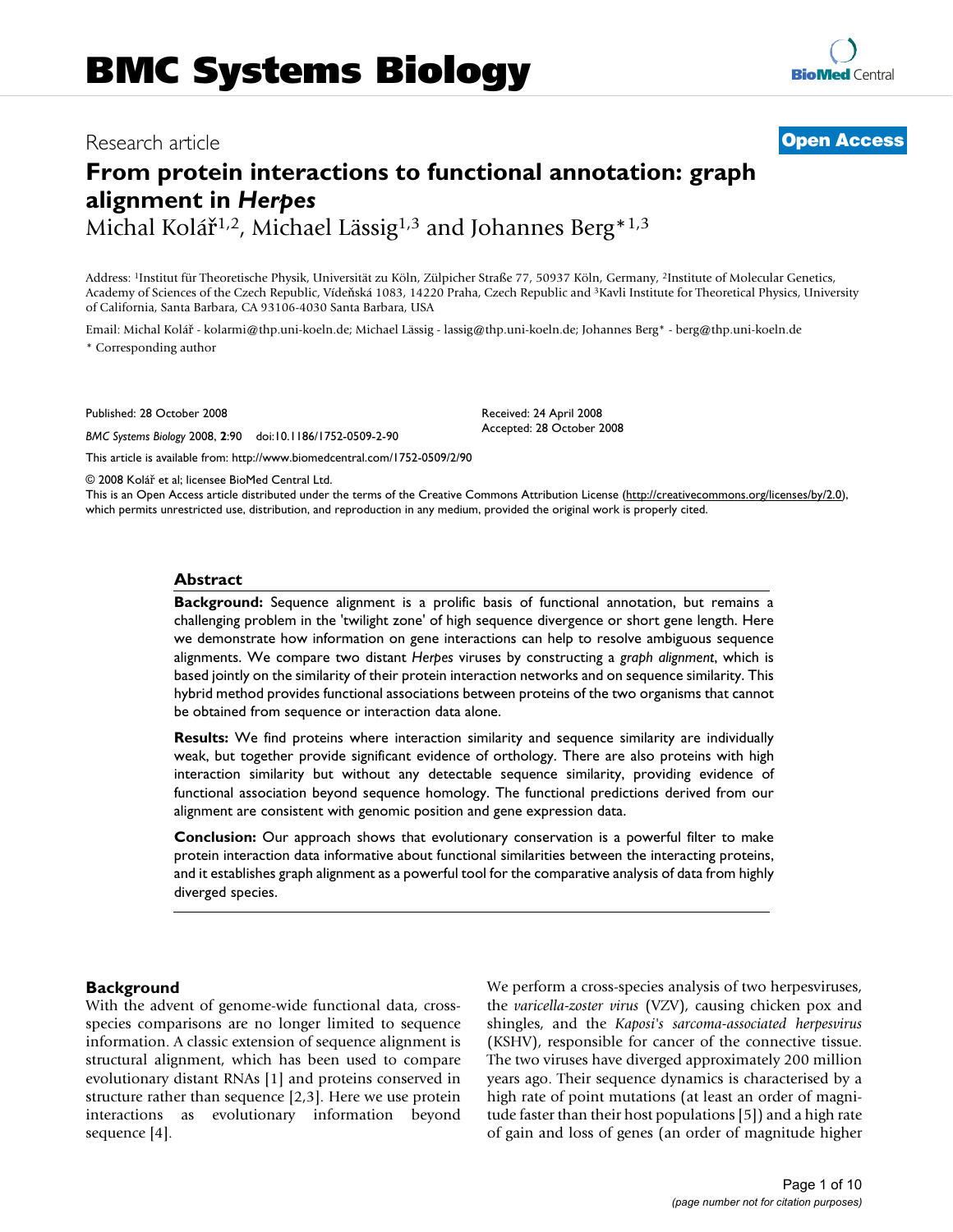than the mutation rates of prokaryotes [6]). As a result, homologous proteins have an amino acid sequence identity of only about 20%. Moreover, many open reading frames are only about 60 amino acids long. Thus, the sequence similarity between the two species is in the 'twilight zone' of detection by alignment, *i.e*., orthologous open reading frames have alignment scores just marginally above the background of unrelated sequences.

To improve the cross-species comparison, we jointly use the similarity of coding sequences and of protein interactions. Our hybrid comparison method called *graph alignment* establishes a mapping between genes of two species [7] using a probabilistic scoring system based on evolutionary rates of sequences and interaction networks. Several recent studies have used orthologs identified by sequence similarity to compare networks, for instance to identify ancestral networks [8], network parts enriched in conserved links [9-11] or to decide between paralogous genes, see [12]. Here this approach is turned on its head: we use network information to identify evolutionary and functional relationships in cases where there is no detectable sequence similarity. Related approaches appeared in [13-16], reviewed in [17,18].

However, these approaches use ad-hoc scoring parameters, or parameters derived from a database of known orthologous genes [16] to determine the alignment. Our method uses an evolutionary model to infer all necessary parameters from the data set itself. In ref. [7] we have applied this method to co-expression networks, which are fully connected. Here we explore the complementary regime of sparsely connected networks with noisy link and node similarity data, where graph alignment is used to resolve the twilight regime of evolutionary correlations. In this regime, statistically significant alignments have to be distinguished from a *low-fidelity regime* of spurious graph alignments. Understanding the statistics of graph alignment in both regimes turns out to be important for validation of the results in the twilight regime.

Our cross-species comparison is grounded on a two-level evolutionary picture for protein coding sequence including (i) the specific sequence parts responsible for proteinprotein interactions and (ii) the background coding sequence, most of which is unrelated to these interactions. The relevant processes include divergent sequence evolution, gain and loss of interactions, duplication of genes and the corresponding interactions, and gain and loss of genes. Functional relationships may stem from common ancestry and thus be detectable by sequence *homology*, but they may also arise by convergent evolution, this *analogy* displayed by similar interactions without sequence similarity. An example is given in Figure 1, where one gene has functionally replaced another gene by acquiring its inter-



#### **Figure 1**

**Detecting functional relationships by graph alignment**. In this example, the gene labelled *C* is replaced in one lineage with its functional equivalent *E*, which has the same interaction partners in the network. While some genes can still be correctly mapped across species using sequence information (green lines), the full evolutionary history and the mapping *C'* - E\* are accessible from cross-species analysis only by taking into account the interaction networks.

actions, a process called non-orthologous gene displacement [19]. Similarly, an orthologous gene pair may diverge in sequence beyond detectability, but conserved interaction patterns remain detectable due to functional constraints. Such functional or evolutionary relationships are to be deduced from the network of interactions between genes.

The essence of our graph alignment approach is as follows: Experimental data on interacting proteins defines a protein interaction network consisting of nodes (proteins) and links (protein interactions). At this point, nodes can simply be labelled by a protein name, or ORF identifier, without recourse to sequence information. The local link similarity between pairs of aligned nodes defines the link score of the alignment. Aligned nodes can either both interact (resulting in a positive link score, *e.g*. nodes *A'*, *D'* and *A*\*, *D*\* in Fig. 1), both not interact (resulting in a small positive link score), or interact in one species and not in the other (resulting in a negative link score). The sequence similarity between aligned nodes defines their *node score*. The total score is the sum of link and node terms, with scoring parameters depending on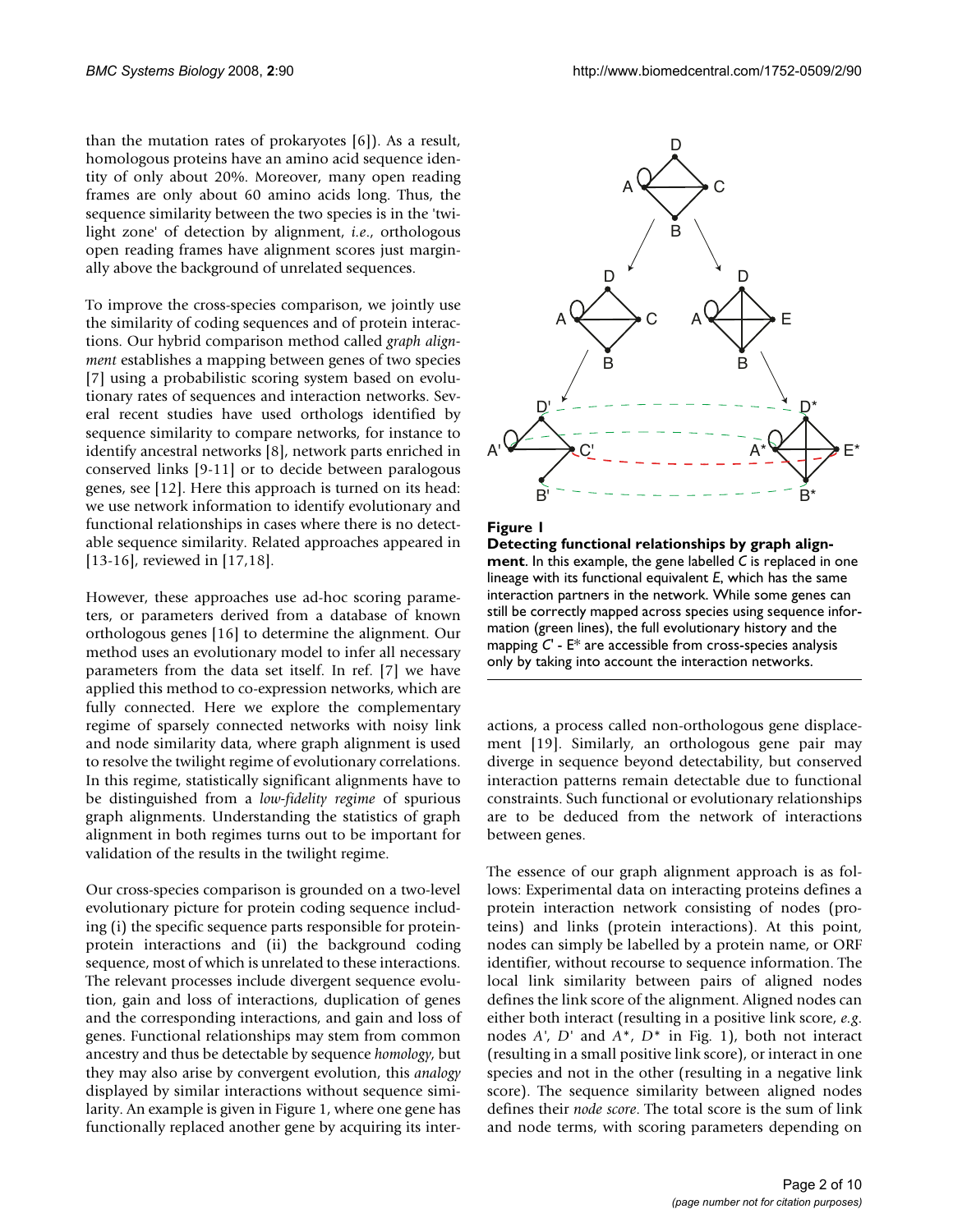the evolutionary distance between the species compared. Finding high-scoring graph alignments is an algorithmically hard problem, and we use the algorithm introduced in [7] to perform the search. However, since many proteins have no clear sequence ortholog *and* few interaction partners, it turns out that high-scoring alignments are not guaranteed to be statistically or biologically significant. There exists a regime of spurious alignments consisting of islands of locally matching topology which do not respect sequence similarity: the low-fidelity regime discussed further in the methods section. It turns out that optimal alignments are produced using scoring parameters in the high-fidelity regime close to the transition to the lowfidelity regime.

For the graph alignment between the VZV and KSHV viruses studied here, both the interaction networks and the gene sequences are crucial to determine functional or evolutionary relationships, while each part of the data by itself is less significant. In particular, we find protein pairs with low sequence similarity for which the interaction similarity strengthens the statistical inference of homology, as well as protein pairs without sequence similarity, which are aligned based on their interactions alone. We use this alignment to make functional predictions, which turn out to be consistent with published gene expression data, as well as gene position and molecular weight. Given a validated alignment, we can quantify the evolution of protein interactions. We find that interactions between functionally related proteins are more conserved than other interactions.

#### **Results and discussion** *Optimal graph alignment between VZV and KSHV*

The protein interaction network of the herpesvirus VZV consists of 76 open reading frames (ORFs) and 173 protein-protein interactions (of these ORFs, 19 have no detected interactions and are disregarded from the subsequent analysis). The protein interaction network of KSHV consists of 84 ORFs and 123 interactions (34 ORFs have no detected interactions), [4], see Figure 2a. Thirty-four ORFs in VZV have reciprocally best matching sequence homologs with reading frames in KSHV. Between pairs of ORFs with such homologous partners, there are 44 interactions in VZV and 25 interactions in KSHV. Of these interactions, 8 occur in both species, that is the overlap between interaction networks is about 13% when the alignment is given by sequence homology. The optimal alignment of the two networks is shown in Figure 2b. The list of aligned ORFs and details on the scoring are given in the supplementary text [see Additional file 1]. The alignment consists of 26 pairs of aligned ORFs, spanning one third of the protein interaction networks of VZV and KSHV. The alignment contains 44 interactions, 10 of which are self-interactions. Of the 34 interactions between distinct ORFs, 11 are matching interactions occurring in both protein interaction networks, only one of the 10 self-interactions matches. Of the 26 pairs of aligned ORFs, 24 pairs have detectable sequence similarity. The remaining 2 aligned pairs involve ORFs which have no detectable sequence similarity with each other or any other ORF. The mean connectivity of the aligned part of the protein interaction network is 3.0 interactions per ORF, compared with a mean connectivity of 2.4 of VZV and 1.5 of KSHV.

The quality of the alignment we have obtained can be tested by comparing the genomic positions of the aligned ORFs. We count the ranks of ORFs from the initial terminal repeats of the two genomes (left TR of KSHV, TRL of VZV). In Figure 3a the ranks of reading frames in VZV are plotted against the ranks of their alignment partners in KSHV. Aligned ORFs without any sequence similarity fit very well into the sequence of ORFs in their respective genomes. The molecular weights of the aligned nodes are highly correlated, see Figure 3b. In addition, we find that interactions among the aligned ORFs are more likely to be conserved across several other herpes species, including *herpes simplex virus* (HHV-1) and *murine cytomegalovirus* (mCMV). The mutual information on the interactions in different species within the alignment is 6.6-times higher than for the interactions among ORFs outside of the alignment [see Additional file 1 for details].

In some cases, sequence similar pairs of ORFs are not aligned because of mismatched interactions. As an extreme case an ORF may have several interactions in one species, but none in the other, indicating most likely an unsuccessful yeast-two-hybrid assay (Y2H) experiment. Examples are KSHV ORF64/VZV ORF22, 22/37, 42/53, 36/47, and 33/44.

*Functional relationships detected by interaction similarity* Some ORFs are aligned due to their matching interactions, either with low or with no detectable sequence similarity. We discuss these cases separately.

#### *KSHV ORF67.5/VZV ORF25*

These ORFs have a sequence identity of only 18% over 76 aa (see Methods for details). They are listed as homologs in the VIDA3 database [20], and both of them are thought to be homologs of the HHV-1 protein  $U_1$ 33 [21]. The alignment of these ORFs largely results from 4 matching links out of 5 in KSHV and 12 in VZV (p-value of  $4 \times 10^{-7}$ <sup>3</sup>, [see Additional file 1]) with a local link score  $S_L = 4.57$ versus node score  $S_N$  = 4.20. Our alignment thus confirms the homology.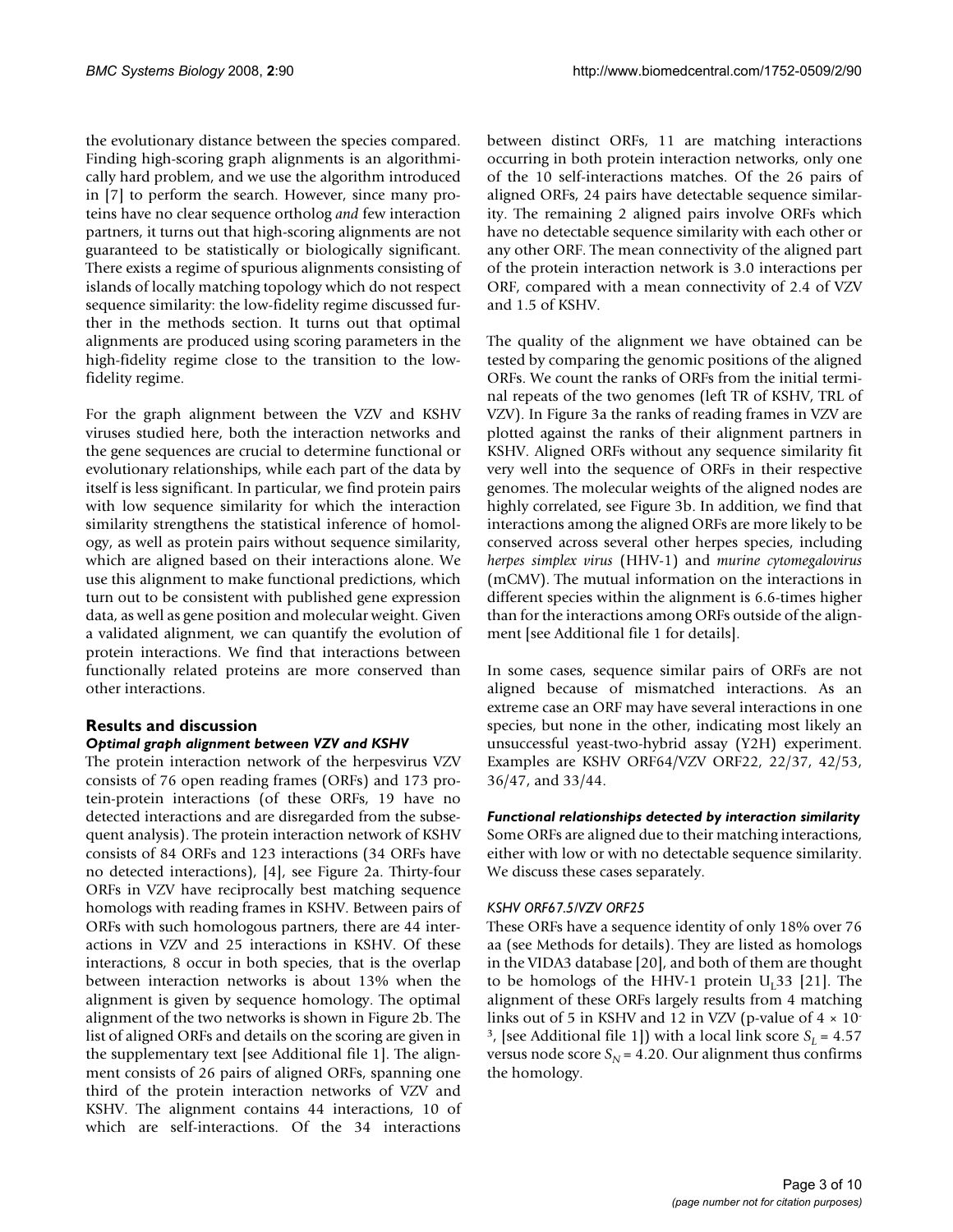

#### Alignment of the protein interaction ne **Figure 2** tworks of herpesviruses VZV and KSHV

**Alignment of the protein interaction networks of herpesviruses VZV and KSHV**. a) The alignment maps the nodes from the highlighted sub-networks of the PINs. Nodes are colour coded according to sequence similarity, measured by the sequence alignment score  $\theta$  [see Additional file 1]. Green nodes have high sequence similarity with  $\theta$  > 0, red nodes have no sequence similarity detected, red/green nodes have low similarity with  $\theta \le 0$ . The ORFs that do not belong to the network alignment are shown in pale colours. Protein interactions are represented by links between nodes, interactions between ORFs in the alignment are shown in blue. Supplementary animation [Additional file 2] puts the aligned network further into the context of the PINs. b) The optimal alignment is shown with nodes representing aligned pairs of ORFs. Green links indicate interactions which have been detected in both KSHV and VZV. Interactions which have only been detected in KSHV or VZV are shown in magenta or red, respectively. The cluster of matching interactions linking nodes KSHV ORF23/VZV ORF39, 29b/42, 28/65, and 67.5/25 is highlighted. c) From the alignment to functional annotation: We show the alignment of the VZV ORF65 with KSHV ORF28 (central nodes) and the context in the protein interaction graphs. The aligned partners are connected with dashed lines, the green lines connect ORFs with significant sequence similarity and the red lines connect ORFs that are aligned solely due to similarity of their interactions. An ORF belongs either among structural ORFs (green squares) or informationprocessing ORFs (red squares), or its function is unknown (white squares). According to the alignment of KSHV ORF28 to VZV ORF65 the KSHV ORF28 is predicted to belong among structural genes. The fact that all but one of its conserved interacting partners have the same functional annotation further supports this prediction (guilt by conserved association).

#### *KSHV ORF28/VZV ORF65*

These ORFs have a sequence identity of only 11% over 102 aa. They are not listed as sequence homologs in databases VOCS [22], VIDA3 [20] and NCBI [23]. However, the sequence alignment extends over their complete length, with no gaps. Again, the alignment of these nodes results from 4 matching links out of 4 in KSHV and out of 5 in VZV (p-value of  $10^{-3}$ ) with a local link score  $S_L$  = 6.30 versus node score  $S_N = 3.50$ . Functional annotation is available only for VZV ORF65; it belongs to the mem-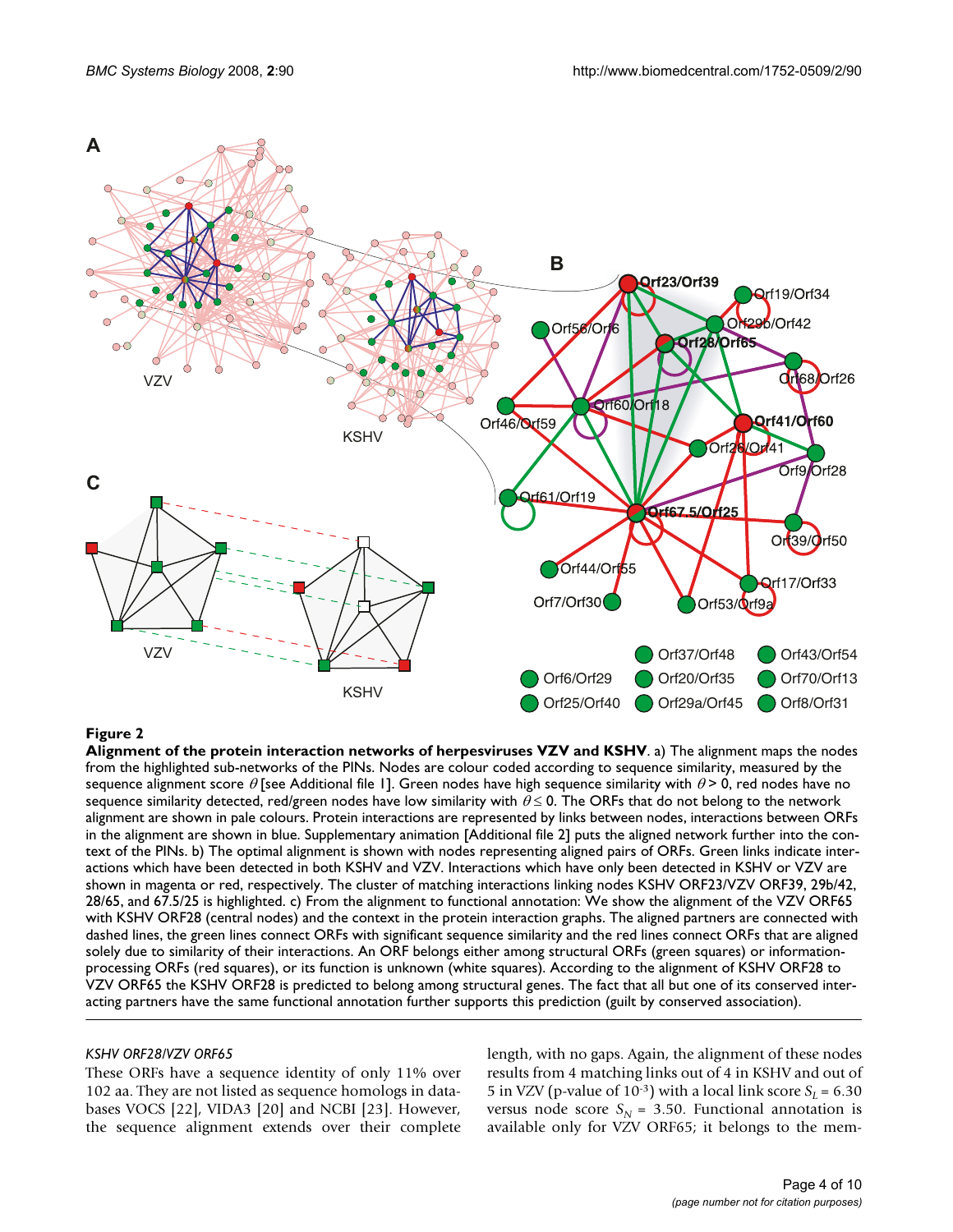

#### Corroborating evidence for the **Figure 3** network alignment from gene position and molecular weight

**Corroborating evidence for the network alignment from gene position and molecular weight**. a) The gene rank of reading frames of VZV is plotted against the rank in KSHV of their alignment partner. The points fall into two diagonal bands indicating the conservation of gene order between the two viruses. The ORF pairs aligned solely on the basis of matching interactions fall within those bands. The only significant deviation from those bands, the pair KSHV ORF28/VZV ORF65, has related sequences, see text. b) The molecular weights of aligned pairs of reading frames show a strong correlation (Pearson's correlation coefficient *r* = 0.94). The two exceptions again are aligned because they have related sequences (top left, indicated in green). The aligned ORFs with little or no sequence similarity (red circles, see text) show highly correlated molecular weights.

brane/glycoprotein class, most likely it is a type-II membrane protein [24]. The alignment of KSHV ORF28 with VZV ORF65 leads us to predict that KSHV ORF28 also codes for a membrane glycoprotein, see Figure 2c for illustration.

Several experimental studies support this prediction. Gene expression studies show that ORF28 is co-expressed with tertiary lytic ORFs and hence probably falls in the classes of structural or host-virus-interaction genes [25,26]. The expression of ORF28 is affected by blocking DNA replication [27] showing ORF28 is a secondary or tertiary gene. Furthermore, ORF28 has been detected in the virion by mass spectroscopy, leading to a tentative functional classification as a glycoprotein-envelope protein [28]. Finally, ORF28 is a positional homolog of the *Epstein-Barr virus* ORF BDLF3, which is known to encode glycoprotein gp150.

#### *KSHV ORF23/VZV ORF39*

These ORFs have no significant sequence similarity: although the alignment obtained with *clustalW* [29] has a sequence identity of 18% over 240 aa, it is statistically insignificant; a randomised test yields a p-value of 0.43. A systematic analysis involving a wide range of different scoring parameters does not yield a statistically significant sequence alignment either [see Additional file 1]. The reading frames KSHV ORF23 and VZV ORF39 are aligned purely due to 3 matching interactions out of 4 of KSHV and 4 of VZV (p-value  $2 \times 10^{-2}$ ). The local link score equals 4.47 versus a node score of *-*0.49. Functional classification is available only for VZV ORF39 as a membrane/glycoprotein [20]. The alignment thus leads us to predict that KSHV ORF23 also codes for a membrane glycoprotein.

This prediction is supported by several experimental studies. Again ORF23 is co-expressed with tertiary lytic ORFs [25] and is sensitive to blocked DNA replication [27], so it is a late gene. The expression patterns of ORF23 are similar to those of structural and packaging genes.

#### *KSHV ORF41/VZV ORF60*

These ORFs have 3 matching interactions out of 3 in KSHV and 6 in VZV ( $p = 2 \times 10^{-2}$ ), but no significant sequence similarity (The *clustalW* sequence alignment has identity of 12% over 160 aa with p-value 0.94). They are aligned with a local link score of 4.39 versus a node score of -0.49. Both ORFs are functionally annotated. KSHV ORF41 codes for a helicase/primase associated factor [30] and is not affected by blocking DNA replication [27]. On the other hand, VZV ORF60 codes for the glycoprotein L [20,31]. It may be that either of them has a so-far unknown function, leading to the matching protein interactions. This idea finds support in [25], where the expression maximum of ORF41 was found to come after the secondary lytic phase. This is surprising because the tran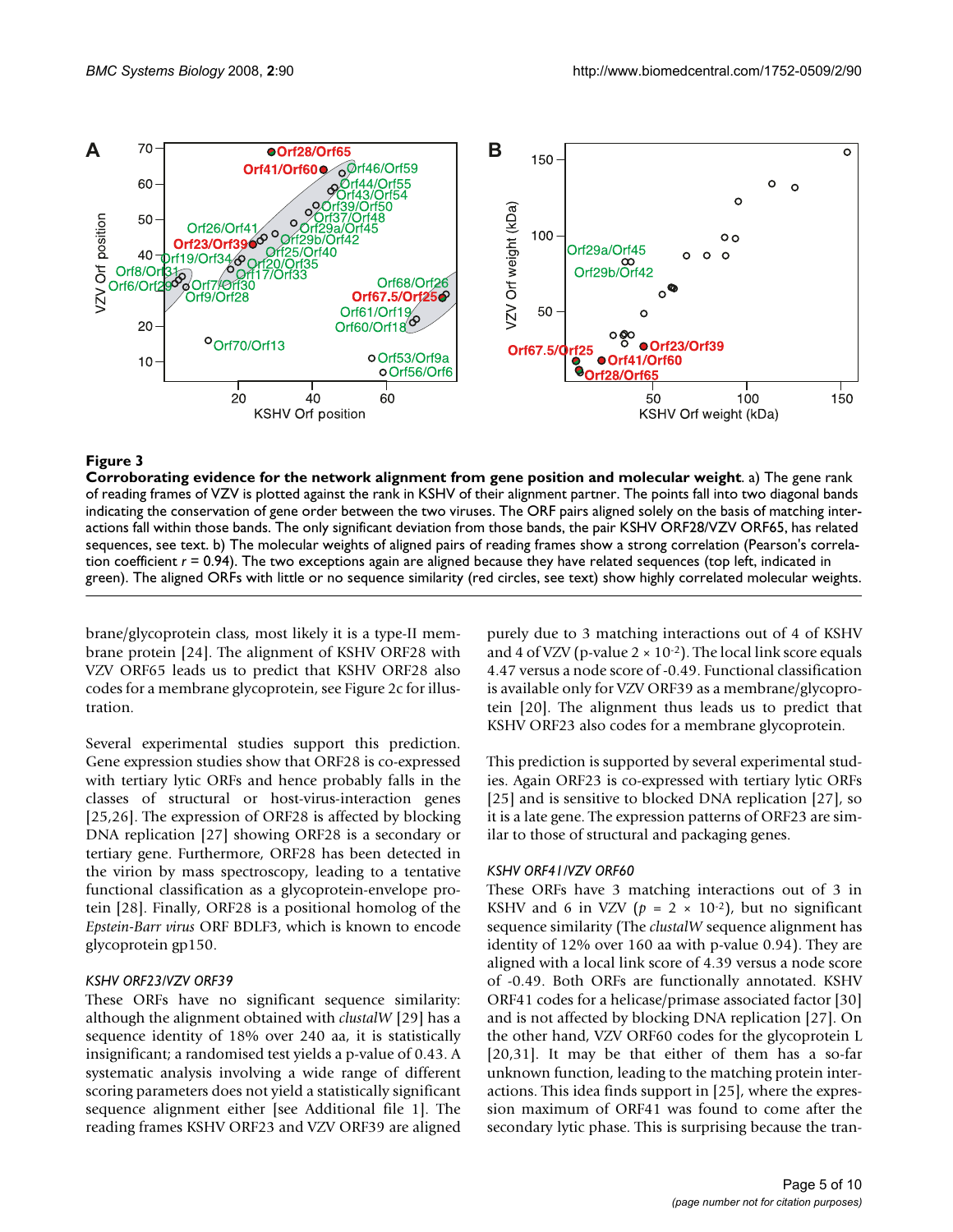script is needed already during the secondary lytic phase (DNA replication). No other DNA-replicating gene controlled by a different operon to KSHV ORF41 has an expression dynamics with this property. Such a delay of the maximum of expression may have two reasons: either the transcription of the ORF41 is not controlled after its role is finished, or ORF41 indeed has a hitherto uncharacterised function in the tertiary lytic phase, possibly a structural one.

We also note that ORF41 is specific to the class of  $\gamma$ -herpesviruses, of which KSHV is a member. Analogously, ORF60 is *a*-herpesvirus specific. It is possible that the homolog of ORF41 in VZV and the homolog of ORF60 in KSHV were lost as a result of either of these proteins acquiring a new function. This would be an example of non-orthologous gene displacement [19].

#### *Interaction clusters*

The alignment shown in the Figure 2 contains a cluster of proteins all interacting with each other. This cluster comprises the aligned pairs KSHV ORF23/VZV ORF39, 28/65, 29b/42, and 67.5/25 connected by matching links only. The p-value for such a fully connected cluster (a clique) to emerge at random is approximately  $5 \times 10^{-11}$ . The pair KSHV ORF41/VZV ORF60 discussed above is connected to this cluster by two matching links, forming an almost fully connected cluster of 5 ORFs pairs with 8 of 10 possible links present and matching. Surprisingly, while all the other ORFs in the cluster code for structural proteins (virion assembly and structure proteins), ORF41 of KSHV is annotated as a helicase/primase associated factor, and hence codes a protein involved in DNA replication. The association with structure-related genes may be interpreted as a further evidence towards another function of ORF41 as a structural protein.

This cluster of interacting proteins is also found in a third species, the Epstein-Barr virus EBV, which is of the same viral family as KSHV. Three of the four ORFs of the cluster in KSHV have sequence homologs in EBV, namely ORF23, ORF67.5, ORF29b. All of the corresponding ORFs in EBV are found to interact with each other (Peter Uetz, private communication).

The individual species KSHV and VZV contain further clusters, but these are not conserved across species. For instance, the cluster comprising ORFs 28, 29b, 41 and K10 in KSHV contains genes coding for predicted virion proteins, virion assembly and host-virus interaction proteins. ORFs 25, 19, 27, and 38 forming a fully connected cluster in VZV code for proteins involved in virion assembly, nucleotide repair, metabolism, and host-virus interaction.

#### *Interaction conservation and protein function*

Protein interactions which are conserved across species shed further light on the functional relationship of the interaction partners. We compare the functions of interacting proteins (i) when the interaction is conserved between KSHV and VZV, and (ii) regardless of conservation.

Each annotated protein can be assigned to one of two functional classes: it is either a 'structural protein' (its functional annotation is one of capsid/core protein, membrane/glycoprotein, virion protein, virion assembly), or an 'information-processing' protein (DNA replication, gene expression regulation, nucleotide repair/metabolism, host-virus interaction). We take the functions of two proteins to be similar if both their functional annotations fall into the same class. Based on this classification, we measure the correlation between functional annotations of interacting proteins by mutual information. For conserved interactions, this is nearly 20-times higher than for the set of all interactions (0.107 bits vs. 0.006 bits). Hence, conserved interactions are more likely to connect functionally similar proteins. Conversely, functionally similar proteins have more conserved interactions than functionally unrelated genes. The mutual information between interactions in the two species is nearly ten times higher for pairs of functionally similar proteins than for pairs of functionally different proteins (0.071 bits vs. 0.007 bits).

#### **Conclusion**

#### *Graph alignment results from sequence and interaction similarity*

Protein interactions are encoded in mutually matching binding domains. The evolutionary dynamics of these domains is governed by different evolutionary constraints and hence, by different tempi than the overall coding sequence. Moreover, the sequence of a domain may evolve considerably while its interaction is conserved. Therefore, we treat the experimental interaction data as evolutionary information independent of sequence data. Our alignment of herpesviruses VZV and KSHV yields a cross-species mapping between ORFs based jointly on the correlation between amino acid sequences and on the correlation between their protein interactions. The latter correlation depends both on the evolutionary divergence of the interaction networks, and on experimental noise. This approach is distinct from searching for the overrepresentation of matching interactions among sequence homologs [9-11]. It allows the identification of homology in cases where sequence similarity between two ORFs has decayed to statistically insignificant levels. Resolving the 'twilight zone' of sequence similarity by additional information on protein interactions is particularly relevant for the case of short genes (such as in the present applica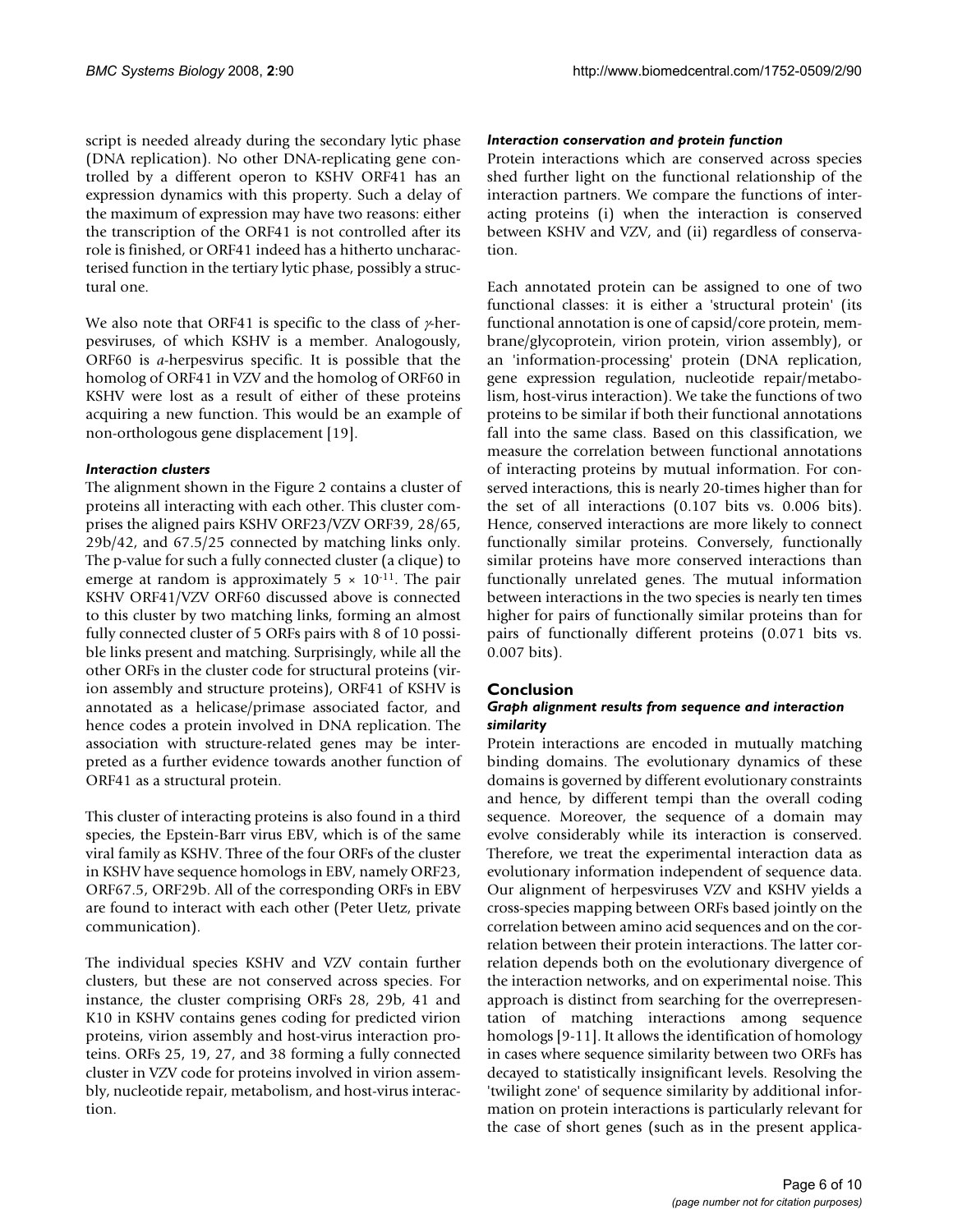tion), or high levels of domain shuffling. Our method also allows to detect functional analogs, *i.e*., proteins with similar interactions but without common ancestry. The resulting alignment is corroborated by genomic position and by molecular weight of aligned ORFs.

#### *Functional predictions from interaction similarity*

We find several cases of ORFs with no detectable sequence similarity which are aligned with each other solely on the basis of matching interactions. There are different possible mechanisms generating this situation; (i) a pair of orthologous genes loses their sequence similarity below the threshold of detectability, (ii) convergent evolution, and (iii) a gene functionally substitutes for another gene. The original gene may then be excised from the genome without phenotypic effect. This process has been termed nonorthologous gene displacement [19]. In all three cases, sequence information is insufficient for functional prediction. Based on the alignment due to matching interactions and on the annotation of one of the alignment partners, we predict the function of several ORFs. These predictions are supported by gene expression experiments and by the genomic position of the ORFs.

#### *Functional cluster as conserved subgraph*

The optimal alignment (Figure 2) contains a cluster of 4 ORFs whose products all interact with each other in both viruses. All members of this cluster belong to a single functional class; they are involved in virion formation and structure and code for tertiary lytic transcripts.

There are other fully connected clusters both in VZV and KSHV, but none of them occur in *both* viruses. These clusters contain proteins in different functional classes; one cluster in VZV contains proteins involved in virion assembly, nucleotide repair, metabolism, and host-virus interaction.

#### *Guilt by conserved association, evolutionary constraints on network links*

The guilt-by-association scheme of assigning like functions to interacting proteins [32] would fail in these cases of non-conserved clusters. However, we can refine this principle to guilt by conserved association, assigning similar functions only to proteins with an interaction in *both* species, which correctly describes the functional correlations in the above clusters. Indeed, while the functional classes of interacting proteins in a single species are only very weakly correlated, pairs of proteins with conserved interactions are more likely to share the same function.

The guilt-by-conserved-association principle might be more than a statistical filter for false positive interactions by cross-species comparison. Interactions between proteins of the same functional class are more likely to be conserved across species than interactions between proteins of different functions, which may indicate a lower rate of evolution of interactions related to function. This, in turn, is consistent with natural selection imposing a specific constraint acting jointly on protein interactions that contribute to a cellular pathway. With data on further species, phylogenetic analysis will shed light on the evolutionary forces at the level of the protein interaction networks, particularly if adaptive events can be traced in the data [33].

#### **Methods**

#### *Scoring sequence alignments*

To account the uneven level of sequence divergence along the herpesviral genome, we optimise scoring parameters of the Needleman-Wunsch algorithm individually for each pair of ORFs. We then normalise the scores in the way that allows comparison of scores obtained with various scoring parameters following [34], [see Additional file 1 for details]. The scores are directly comparable to *i.e*. ClustalW scores.

#### *Scoring graph alignments*

Consider a set of genes (or open reading frames) as nodes of a network, with pair-wise interactions between the corresponding proteins represented as Boolean network links. Given two such networks in related species, we construct a graph alignment, *i.e*., a mapping *p* of nodes of one network to nodes of the other network. This alignment is scored by *interaction similarity* and *sequence similarity* as follows: (i) Aligned node pairs  $(i, j = \pi(i))$  and  $(i', j' = \pi(i'))$ contribute a positive *link score* if a link is present both between the pair (*i, i'*) in one network and (*j, j'*) in the other (matching links, such as *D'* - *C'* and *D*\* - *E*\* in the example of Figure 1). A negative contribution results if a link is present in one network, but not in the other (mismatched links, such as *D'* - *B'* and *D*\* - *B*\* in Figure 1). The link score accounts for evolutionary divergence of the interaction networks, as well as for experimental errors in the network data. (ii) An aligned node pair  $(i, j = \pi(i))$ contributes a *node score* depending on the sequence similarity  $\theta_{ij}$ , rewarding similarity between aligned pairs and penalising similarity between pairs not respected by the graph alignment.

The total graph alignment score is the sum of independent contributions from sequence similarity and from link similarity. Hence, any high-scoring alignment will contain node pairs aligned primarily due to similarity of their interactions or of their sequences, or of both. Of course, the outcome of the alignment depends crucially on the relative weight of node score and link score. We determine optimal scoring functions self-consistently from the data within a Bayesian framework [see Additional file 1].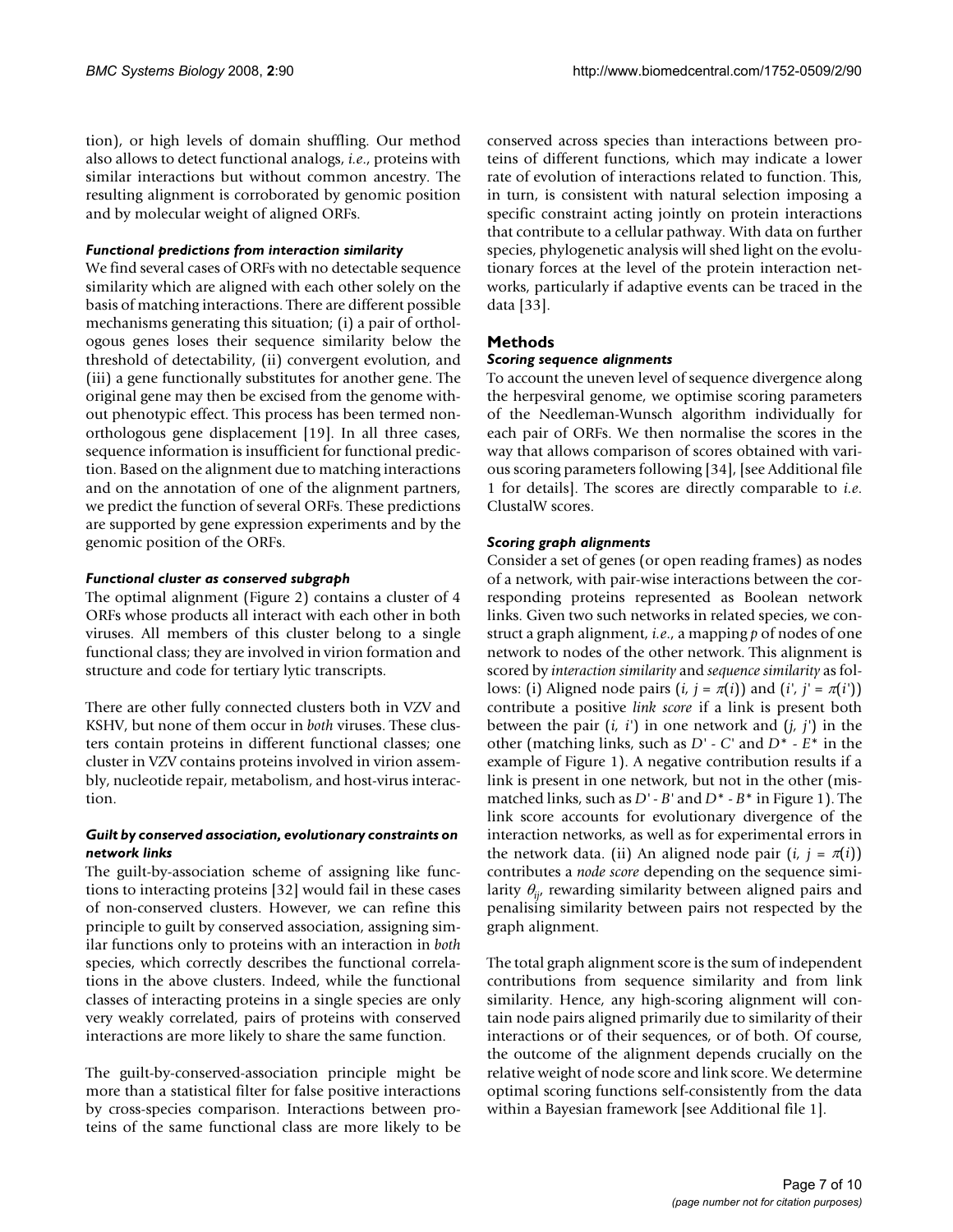#### *Computation of p-values*

We consider pairs of independently generated random networks, and compare them to the alignments found in empirical data. The probability of finding in random networks two nodes with the same or higher interaction overlap as a given alignment is estimated, and serves as a pvalue for the corresponding alignment [See Additional file 1 for details.]

#### *Graph alignment algorithm*

We use an iterative algorithm as described in [7] to find the high-scoring graph alignments. This algorithm is based on a mapping to the quadratic assignment problem. At each step, the highest scoring alignment is identified individually for each node, while keeping the rest of the alignment fixed. A certain amount of noise is used to help the alignment to escape from local score maxima, a procedure called simulated annealing [35]. This noise amplitude is gradually decreased to zero, starting from some initial value *T* and an initial alignment of reciprocal best sequence matches. An R-package implementing the graph alignment is available from the bioconductor website [36].

#### *Alignment regimes and parameter selection*

We have performed extensive tests, both on artificially generated networks and on the experimental PIN data, to find the optimal scoring parameters. For network pairs with low link similarity, we have found two different alignment regimes depending on the initial noise level *T*. In the *high-fidelity* regime for values of *T* well below a threshold value  $T_{D}$ , the alignment consists mainly of the nodes with sequence similarity, but does not extend much beyond. In the *low-fidelity* regime for *T* above  $T_{D}$ , highscoring alignments contain many link matches (even more than in the biologically correct alignment), but different runs have little overlap and most nodes (even with sequence similarity) are misaligned.

Optimal detection of similarity occurs in the high-fidelity regime for values of *T* just below  $T_D$ . In this region, the alignment is still guided by sequence similarity, yet extends as much as possible into the set of nodes without sequence similarity.

The occurrence of high-scoring alignments of low significance can be understood intuitively from the special case of two uncorrelated graphs with a narrow range of connectivities. Aligning a pair of randomly chosen nodes with each other, their neighbours, and their next neighbours, etc., will lead to a high link score (possibly offset to some extent by a low node score). There are many such alignments with a high score, yet low statistical significance. These spurious alignments occur for sparse networks at sufficiently low fractions of link matches and low numbers of nodes with sequence similarity. They are comparable to the score islands known in local sequence alignment [37,38,34,39]. However, unlike sequences with their one-dimensional structure, locally tree-like graphs can generate an exponentially large number of such score islands.

#### *Reproducibility and robustness*

To ensure reproducibility of our results the alignment procedure is repeated several times over in order to record how often a given pair of nodes is aligned. The results are shown in supplementary Fig. 2 [see Additional file 1]. As a conservative pruning procedure, we only consider aligned node pairs which appear in more than half the runs (for comparison, under random matching a given alignment partner appears with probability  $1/N \sim 0.03$ ). The optimal scoring parameters turn out not to change between alignment runs.

#### **Authors' contributions**

All authors contributed equally to the work. All authors read and approved the final manuscript.

#### **Data deposition**

The protein interactions for KSHV strain BC-1 and VZV Oka-parental were taken from the yeast two-hybrid screens (Y2H) of the Peter Uetz lab [4]. The sequences of the two herpesviruses were downloaded from the VOCs database [22] and the NCBI database [23,40,41].

**Accession numbers: Genomes**: KSHV: *Human herpesvirus 8* strain *cell line BC-1* (VOCs genome ID 890); VZV: *Human herpesvirus 3* strain *Oka parental* (VOCs genome ID 921). **KSHV ORFs**: ORF 67.5: provided by Peter Uetz, sequence follows: "MEYASDQLLP RDMQILFPTI YCRL-NAINYC QYLKTFLVQR AQPAACDHTL VLESKVDTVR QVLRKIVSTD AVFSEARARP"; ORF 28 [GenBank: [NP](http://www.ncbi.nih.gov/entrez/query.fcgi?db=Nucleotide&cmd=search&term=NP 572080.1) [572080.1\]](http://www.ncbi.nih.gov/entrez/query.fcgi?db=Nucleotide&cmd=search&term=NP 572080.1); ORF 23: [GenBank: [NP 572075.1\]](http://www.ncbi.nih.gov/entrez/query.fcgi?db=Nucleotide&cmd=search&term=NP 572075.1); ORF 41: [GenBank: [NP 572094.1](http://www.ncbi.nih.gov/entrez/query.fcgi?db=Nucleotide&cmd=search&term=NP 572094.1)]; ORF 29b: [GenBank: [NP](http://www.ncbi.nih.gov/entrez/query.fcgi?db=Nucleotide&cmd=search&term=NP 572081.1) [572081.1\]](http://www.ncbi.nih.gov/entrez/query.fcgi?db=Nucleotide&cmd=search&term=NP 572081.1). **VZV ORFs**: ORF25: VOCs ID 59436; ORF65: 59475; ORF39: 59450; ORF60: 59470; ORF42: 59453.

#### **Additional material**

#### **Additional file 1**

0509-2-90-S1.pdf]

*Supplementary Text. The Supplementary Text [Additional file 1] gives*  full detail of the graph alignment method. The text further describes the *methods used for sequence comparison and for calculations of statistical significance of the presented results.* Click here for file [\[http://www.biomedcentral.com/content/supplementary/1752-](http://www.biomedcentral.com/content/supplementary/1752-0509-2-90-S1.pdf)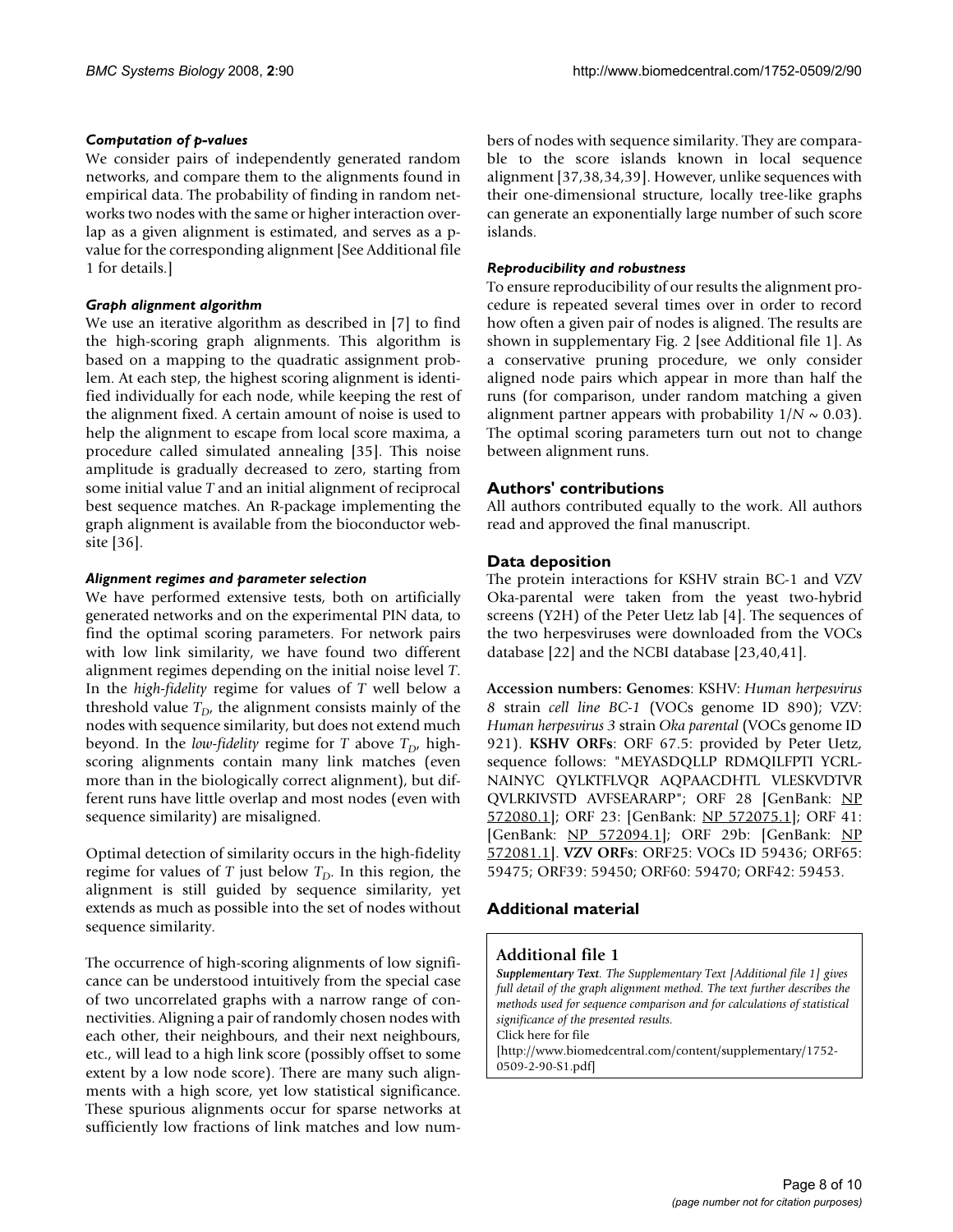#### **Additional file 2**

*Supplementary Animation. The Supplementary Animation [Additional file 2] illustrates the network alignment algorithm and shows the intermediate steps between the Figure 2a and Figure 2b. See caption of the Figure 2a,b for the colour coding of the nodes and links.*

Click here for file

[\[http://www.biomedcentral.com/content/supplementary/1752-](http://www.biomedcentral.com/content/supplementary/1752-0509-2-90-S2.mp4) 0509-2-90-S2.mp4]

#### **Acknowledgements**

We thank Peter Uetz for several fruitful discussions and making the interaction data available prior to publication, Gordon Brown and Derek Gatherer for discussions on the protein sequence alignment, and Maria Mar Albà for providing functional information data. Funding from the DFG is acknowledged under Grants SFB 680, SFB-TR12, and BE 2478/2-1. This research was supported in part by the Academy of Sciences of the Czech Republic under Project No. AV0Z50520514 and by the National Science Foundation under Grant No. PHY05-51164.

#### **References**

- Havgaard J, Lyngso R, Stormo G, Gorodkin J: [Pairwise local struc](http://www.ncbi.nlm.nih.gov/entrez/query.fcgi?cmd=Retrieve&db=PubMed&dopt=Abstract&list_uids=15657094)**[tural alignment of RNA sequences with sequence similarity](http://www.ncbi.nlm.nih.gov/entrez/query.fcgi?cmd=Retrieve&db=PubMed&dopt=Abstract&list_uids=15657094) [less than 40%.](http://www.ncbi.nlm.nih.gov/entrez/query.fcgi?cmd=Retrieve&db=PubMed&dopt=Abstract&list_uids=15657094)** *Bioinformatics* 2005, **21(9):**1815-24.
- 2. Ponomarenko J, Bourne P, Shindyalov I: **Assigning new GO annotations to Protein Data Bank sequences by structural homology.** *Proteins: Structure, Function and Bioinformatics* 2005, **58:**855-865.
- 3. Zhang Y, Skolnick J: **[TM-align: a protein structure alignment](http://www.ncbi.nlm.nih.gov/entrez/query.fcgi?cmd=Retrieve&db=PubMed&dopt=Abstract&list_uids=15849316) [algorithm based on the TM-score.](http://www.ncbi.nlm.nih.gov/entrez/query.fcgi?cmd=Retrieve&db=PubMed&dopt=Abstract&list_uids=15849316)** *Nucleic Acids Research* 2005, **33(7):**2302-2309.
- Uetz P, Dong YA, Zeretzke C, Atzler C, Baiker A, Berger B, Rajagopala S, Roupelieva M, Rose D, Fossum E, Haas J: **[Herpesviral pro](http://www.ncbi.nlm.nih.gov/entrez/query.fcgi?cmd=Retrieve&db=PubMed&dopt=Abstract&list_uids=16339411)[tein networks and their interaction with the human](http://www.ncbi.nlm.nih.gov/entrez/query.fcgi?cmd=Retrieve&db=PubMed&dopt=Abstract&list_uids=16339411) [proteome.](http://www.ncbi.nlm.nih.gov/entrez/query.fcgi?cmd=Retrieve&db=PubMed&dopt=Abstract&list_uids=16339411)** *Science* 2006, **311:**239-242.
- 5. McGeoch D, Cook S: **[Molecular phylogeny of the Alphaherpes](http://www.ncbi.nlm.nih.gov/entrez/query.fcgi?cmd=Retrieve&db=PubMed&dopt=Abstract&list_uids=8145260)[virinae subfamily and a proposed evolutionary timescale.](http://www.ncbi.nlm.nih.gov/entrez/query.fcgi?cmd=Retrieve&db=PubMed&dopt=Abstract&list_uids=8145260)** *Journal of Molecular Biology* 1994, **238:**9-22.
- 6. Mar Albà M, Das R, Orengo C, Kellam P: **[Genomewide function](http://www.ncbi.nlm.nih.gov/entrez/query.fcgi?cmd=Retrieve&db=PubMed&dopt=Abstract&list_uids=11156614) [conservation and phylogeny in the Herpesviridae.](http://www.ncbi.nlm.nih.gov/entrez/query.fcgi?cmd=Retrieve&db=PubMed&dopt=Abstract&list_uids=11156614)** *Genome Research* 2001, **11:**43-54.
- 7. Berg J, Lässig M: **[Cross-species analysis of biological networks](http://www.ncbi.nlm.nih.gov/entrez/query.fcgi?cmd=Retrieve&db=PubMed&dopt=Abstract&list_uids=16835301) [by Bayesian alignment.](http://www.ncbi.nlm.nih.gov/entrez/query.fcgi?cmd=Retrieve&db=PubMed&dopt=Abstract&list_uids=16835301)** *Proc Natl Acad Sci USA* 2006, **103(29):**10967-10972.
- 8. Pinney JW, Amoutzias GD, Rattray M, Robertson DL: **Reconstruction of ancestral protein interaction networks for the bZIP transcription factors.** *Proceedings of the National Academy of Sciences* 2007, **104(51**20449-20453 [\[http://www.pnas.org/content/104/](http://www.pnas.org/content/104/51/20449.abstract) [51/20449.abstract\]](http://www.pnas.org/content/104/51/20449.abstract).
- 9. Kelley B, Sharan R, Karp R, Sittler T, Root D, Stockwell B, Ideker T: **[Conserved pathways within Bacteria and Yeast as revealed](http://www.ncbi.nlm.nih.gov/entrez/query.fcgi?cmd=Retrieve&db=PubMed&dopt=Abstract&list_uids=14504397) [by global protein network alignment.](http://www.ncbi.nlm.nih.gov/entrez/query.fcgi?cmd=Retrieve&db=PubMed&dopt=Abstract&list_uids=14504397)** *Proc Natl Acad Sci USA* 2003, **100(20):**11394-11399.
- 10. Sharan R, Suthram S, Kelley R, Kuhn T, McCuine S, Uetz P, Sittler T, Karp R, Ideker T: **[Conserved patterns of protein interaction in](http://www.ncbi.nlm.nih.gov/entrez/query.fcgi?cmd=Retrieve&db=PubMed&dopt=Abstract&list_uids=15687504) [multiple species.](http://www.ncbi.nlm.nih.gov/entrez/query.fcgi?cmd=Retrieve&db=PubMed&dopt=Abstract&list_uids=15687504)** *Proc Natl Acad Sci USA* 2005, **102(6):**1974-1979.
- 11. Cootes A, Muggleton S, Sternberg M: **[The identification of simi](http://www.ncbi.nlm.nih.gov/entrez/query.fcgi?cmd=Retrieve&db=PubMed&dopt=Abstract&list_uids=17466331)[larities between biological networks: application to the](http://www.ncbi.nlm.nih.gov/entrez/query.fcgi?cmd=Retrieve&db=PubMed&dopt=Abstract&list_uids=17466331)**  $metabolome$  and interactome. **369(4):**1126-1139.
- 12. Bandyopadhyay S, Sharan R, Ideker T: **[Systematic identification of](http://www.ncbi.nlm.nih.gov/entrez/query.fcgi?cmd=Retrieve&db=PubMed&dopt=Abstract&list_uids=16510899) [functional orthologs based on protein network comparison.](http://www.ncbi.nlm.nih.gov/entrez/query.fcgi?cmd=Retrieve&db=PubMed&dopt=Abstract&list_uids=16510899)** *Genome Research* 2006, **16:**428-435.
- 13. Pinter R, Rokhlenko O, Yeger-Lotem E, Ziv-Ukelson M: **[Alignment](http://www.ncbi.nlm.nih.gov/entrez/query.fcgi?cmd=Retrieve&db=PubMed&dopt=Abstract&list_uids=15985496) [of metabolic pathways.](http://www.ncbi.nlm.nih.gov/entrez/query.fcgi?cmd=Retrieve&db=PubMed&dopt=Abstract&list_uids=15985496)** *Bioinformatics* 2005, **21:**3401-3408.
- 14. Li Z, Zhang S, Wang Y, Zhang XS, L C: **[Alignment of molecular](http://www.ncbi.nlm.nih.gov/entrez/query.fcgi?cmd=Retrieve&db=PubMed&dopt=Abstract&list_uids=17468121) [networks by integer quadratic programming.](http://www.ncbi.nlm.nih.gov/entrez/query.fcgi?cmd=Retrieve&db=PubMed&dopt=Abstract&list_uids=17468121)** *Bioinformatics* 2007, **23:**1631-1639.
- 15. Singh R, Xu J, Berger B: **Pairwise global alignment of protein interaction networks by matching neighborhood topology.**

*Proceedings of the 11th Annual International Conference on Research in Computational Molecular Biology (2007): Lecture Notes in Computer Science* 2007, **4453:**16-31.

- 16. Flannick J, Novak A, Srinivasan B, McAdams H, Batzoglou S: **[Græm](http://www.ncbi.nlm.nih.gov/entrez/query.fcgi?cmd=Retrieve&db=PubMed&dopt=Abstract&list_uids=16899655)[lin: General and robust alignment of multiple large interac](http://www.ncbi.nlm.nih.gov/entrez/query.fcgi?cmd=Retrieve&db=PubMed&dopt=Abstract&list_uids=16899655)[tion networks.](http://www.ncbi.nlm.nih.gov/entrez/query.fcgi?cmd=Retrieve&db=PubMed&dopt=Abstract&list_uids=16899655)** *Genome Research* 2006, **16:**1169-1181.
- Srinivasan B, Shah N, Flannick J, Abeliuk E, Novak A, Batzoglou S: **[Current progress in network research: toward reference](http://www.ncbi.nlm.nih.gov/entrez/query.fcgi?cmd=Retrieve&db=PubMed&dopt=Abstract&list_uids=17728341) [networks for key model organisms.](http://www.ncbi.nlm.nih.gov/entrez/query.fcgi?cmd=Retrieve&db=PubMed&dopt=Abstract&list_uids=17728341)** *Briefings in Bioinformatics* 2007, **8:**318-332.
- 18. Zhang S, Zhang XS, Chen L: **[Biomolecular network querying: a](http://www.ncbi.nlm.nih.gov/entrez/query.fcgi?cmd=Retrieve&db=PubMed&dopt=Abstract&list_uids=18205908) [promising approach in systems biology.](http://www.ncbi.nlm.nih.gov/entrez/query.fcgi?cmd=Retrieve&db=PubMed&dopt=Abstract&list_uids=18205908)** *BMC Systems Biology* 2008, **2:**5.
- 19. Koonin E, Mushegian A, Bork P: **[Non-orthologous gene displace](http://www.ncbi.nlm.nih.gov/entrez/query.fcgi?cmd=Retrieve&db=PubMed&dopt=Abstract&list_uids=8855656)[ment.](http://www.ncbi.nlm.nih.gov/entrez/query.fcgi?cmd=Retrieve&db=PubMed&dopt=Abstract&list_uids=8855656)** *Trends in Genetics* 1996, **12(9):**334-336.
- 20. Mar Albà M, Lee D, Pearl F, Shepherd A, Martin N, Orengo C, Kellam P: **VIDA: a virus database system for the organisation of virus genome open reading frames.** *Nuleic Acids Research* 2001, **29(1):**133-136.
- 21. Reynolds A, Fan Y, Baines J: **[Characterization of the UL 33 gene](http://www.ncbi.nlm.nih.gov/entrez/query.fcgi?cmd=Retrieve&db=PubMed&dopt=Abstract&list_uids=10639317)** product of herpes simplex virus I. **266(2):**310-318.
- 22. Hiscock D, Upton C: **[Viral Genome Database: A tool for stor](http://www.ncbi.nlm.nih.gov/entrez/query.fcgi?cmd=Retrieve&db=PubMed&dopt=Abstract&list_uids=10871272)[ing and analyzing genes and proteins from complete viral](http://www.ncbi.nlm.nih.gov/entrez/query.fcgi?cmd=Retrieve&db=PubMed&dopt=Abstract&list_uids=10871272) [genomes.](http://www.ncbi.nlm.nih.gov/entrez/query.fcgi?cmd=Retrieve&db=PubMed&dopt=Abstract&list_uids=10871272)** *Bioinformatics* 2000, **16:**484-485.
- Bao Y, Federhen S, Leipe D, Pham V, Resenchuk S, Rozanov M, Tatusov R, Tatusova T: **[National Center for Biotechnology](http://www.ncbi.nlm.nih.gov/entrez/query.fcgi?cmd=Retrieve&db=PubMed&dopt=Abstract&list_uids=15220402) [Information Viral Genomes Project.](http://www.ncbi.nlm.nih.gov/entrez/query.fcgi?cmd=Retrieve&db=PubMed&dopt=Abstract&list_uids=15220402)** *Journal of Virology* 2004, **78(14):**7291-7298.
- 24. Cohen J, Sato H, Srinivas S, Lekstrom K: **[Varicella-Zoster Virus](http://www.ncbi.nlm.nih.gov/entrez/query.fcgi?cmd=Retrieve&db=PubMed&dopt=Abstract&list_uids=11162819) [\(VZV\) ORF65 virion protein is dispensable for replication in](http://www.ncbi.nlm.nih.gov/entrez/query.fcgi?cmd=Retrieve&db=PubMed&dopt=Abstract&list_uids=11162819) cell culture and is phosphorylated by casein kinase II, but not [by the VZV protein kinases.](http://www.ncbi.nlm.nih.gov/entrez/query.fcgi?cmd=Retrieve&db=PubMed&dopt=Abstract&list_uids=11162819)** *Virology* 2001, **280:**62-71.
- 25. Jenner R, Mar Albà M, Boshoff C, Kellam P: **[Kaposi's sarcoma-asso](http://www.ncbi.nlm.nih.gov/entrez/query.fcgi?cmd=Retrieve&db=PubMed&dopt=Abstract&list_uids=11134302)[ciated Herpesvirus latent and lytic gene expression as](http://www.ncbi.nlm.nih.gov/entrez/query.fcgi?cmd=Retrieve&db=PubMed&dopt=Abstract&list_uids=11134302) [revealed by DNA arrays.](http://www.ncbi.nlm.nih.gov/entrez/query.fcgi?cmd=Retrieve&db=PubMed&dopt=Abstract&list_uids=11134302)** *Journal of Virology* 2001, **75(2):**891-902.
- 26. Paulose-Murphy M, Ha NK, Xiang C, Chen Y, Gillim L, Yarchoan R, Meltzer P, Bittner M, Trent J, Zeichner S: **[Transcription program](http://www.ncbi.nlm.nih.gov/entrez/query.fcgi?cmd=Retrieve&db=PubMed&dopt=Abstract&list_uids=11312356) [of human Herpesvirus 8 \(Kaposi's sarcoma-associated Her](http://www.ncbi.nlm.nih.gov/entrez/query.fcgi?cmd=Retrieve&db=PubMed&dopt=Abstract&list_uids=11312356)[pesvirus\).](http://www.ncbi.nlm.nih.gov/entrez/query.fcgi?cmd=Retrieve&db=PubMed&dopt=Abstract&list_uids=11312356)** *Journal of Virology* 2001, **75(10):**4843-4853.
- 27. Lu M, Suen J, Frias C, Pfeiffer R, Tsai MH, Chuang E, Zeichner S: **[Dis](http://www.ncbi.nlm.nih.gov/entrez/query.fcgi?cmd=Retrieve&db=PubMed&dopt=Abstract&list_uids=15564474)[section of the Kaposi's sarcoma-associated Herpesvirus gene](http://www.ncbi.nlm.nih.gov/entrez/query.fcgi?cmd=Retrieve&db=PubMed&dopt=Abstract&list_uids=15564474) expression program by using the viral DNA replication [inhibitor Cidofovir.](http://www.ncbi.nlm.nih.gov/entrez/query.fcgi?cmd=Retrieve&db=PubMed&dopt=Abstract&list_uids=15564474)** *Journal of Virology* 2004, **78(24):**13637-13652.
- 28. Zhu F, Chong J, Wu L, Yuan Y: **Virion proteins of Kaposi's sar-**<br> **coma-associated Herpesvirus.** Journal of Virology 2005, **[coma-associated Herpesvirus.](http://www.ncbi.nlm.nih.gov/entrez/query.fcgi?cmd=Retrieve&db=PubMed&dopt=Abstract&list_uids=15613308)** *Journal of Virology* 2005, **79(2):**800-811.
- 29. Thompson J, Higgins D, Gibson T: **[CLUSTAL W: improving the](http://www.ncbi.nlm.nih.gov/entrez/query.fcgi?cmd=Retrieve&db=PubMed&dopt=Abstract&list_uids=7984417) [sensitivity of progressive multiple sequence alignment](http://www.ncbi.nlm.nih.gov/entrez/query.fcgi?cmd=Retrieve&db=PubMed&dopt=Abstract&list_uids=7984417) through sequence weighting, positions-specific gap penalties [and weight matrix choice.](http://www.ncbi.nlm.nih.gov/entrez/query.fcgi?cmd=Retrieve&db=PubMed&dopt=Abstract&list_uids=7984417)** *Nucleic Acids Research* 1994, **22:**4673-4680.
- 30. Wu F, Ahn JH, Alcendor D, Jang WJ, Xiao J, Hayward D, Hayward G: **Origin-independent assembly of Kaposi's sarcoma-associ[ated Herpesvirus DNA replication compartments in tran](http://www.ncbi.nlm.nih.gov/entrez/query.fcgi?cmd=Retrieve&db=PubMed&dopt=Abstract&list_uids=11152521)sient cotransfection assays and association with the ORF-K8 [protein and cellular PML.](http://www.ncbi.nlm.nih.gov/entrez/query.fcgi?cmd=Retrieve&db=PubMed&dopt=Abstract&list_uids=11152521)** *Journal of Virology* 2001, **75(3):**1487-1506.
- 31. Marešová L, Kutinová L, Ludvíková V, Žák R, Mareš M, Němečková v: **[Characterization of interaction of gH and gL glycoproteins](http://www.ncbi.nlm.nih.gov/entrez/query.fcgi?cmd=Retrieve&db=PubMed&dopt=Abstract&list_uids=10811938) [of varicella-zoster virus: their processing and trafficking.](http://www.ncbi.nlm.nih.gov/entrez/query.fcgi?cmd=Retrieve&db=PubMed&dopt=Abstract&list_uids=10811938)** *Journal of General Virology* 2000, **81:**1545-1552.
- 32. Oliver S: **[Guilt-by-association goes global.](http://www.ncbi.nlm.nih.gov/entrez/query.fcgi?cmd=Retrieve&db=PubMed&dopt=Abstract&list_uids=10688178)** *Nature* 2000, **403:**601-603.
- 33. Lynch M: **The frailty of adaptive hypotheses for the origins of organismal complexity.** *Proceedings of the National Academy of Sciences* 2007, **104(Suppl 1):**8597-8604.
- 34. Hwa T, Lässig M: **[Similarity detection and localization.](http://www.ncbi.nlm.nih.gov/entrez/query.fcgi?cmd=Retrieve&db=PubMed&dopt=Abstract&list_uids=10060738)** *Physical Review Letters* 1996, **76:**2591-2594.
- 35. Kirkpatrick S, Gelatt CJ, Vecchi M: **[Optimization by Simulated](http://www.ncbi.nlm.nih.gov/entrez/query.fcgi?cmd=Retrieve&db=PubMed&dopt=Abstract&list_uids=17813860) [Annealing.](http://www.ncbi.nlm.nih.gov/entrez/query.fcgi?cmd=Retrieve&db=PubMed&dopt=Abstract&list_uids=17813860)** *Science* 1983, **220:**671-680.
- 36. **BioConductor: open source software for bioinformatics** [[http://www.bioconductor.org\]](http://www.bioconductor.org)
- 37. Karlin S, Dembo A: **Limit distributions of the maximal segmental score among markov-dependent partial sums.** *Adv Appl Prob* 1992, **24:**113-140.